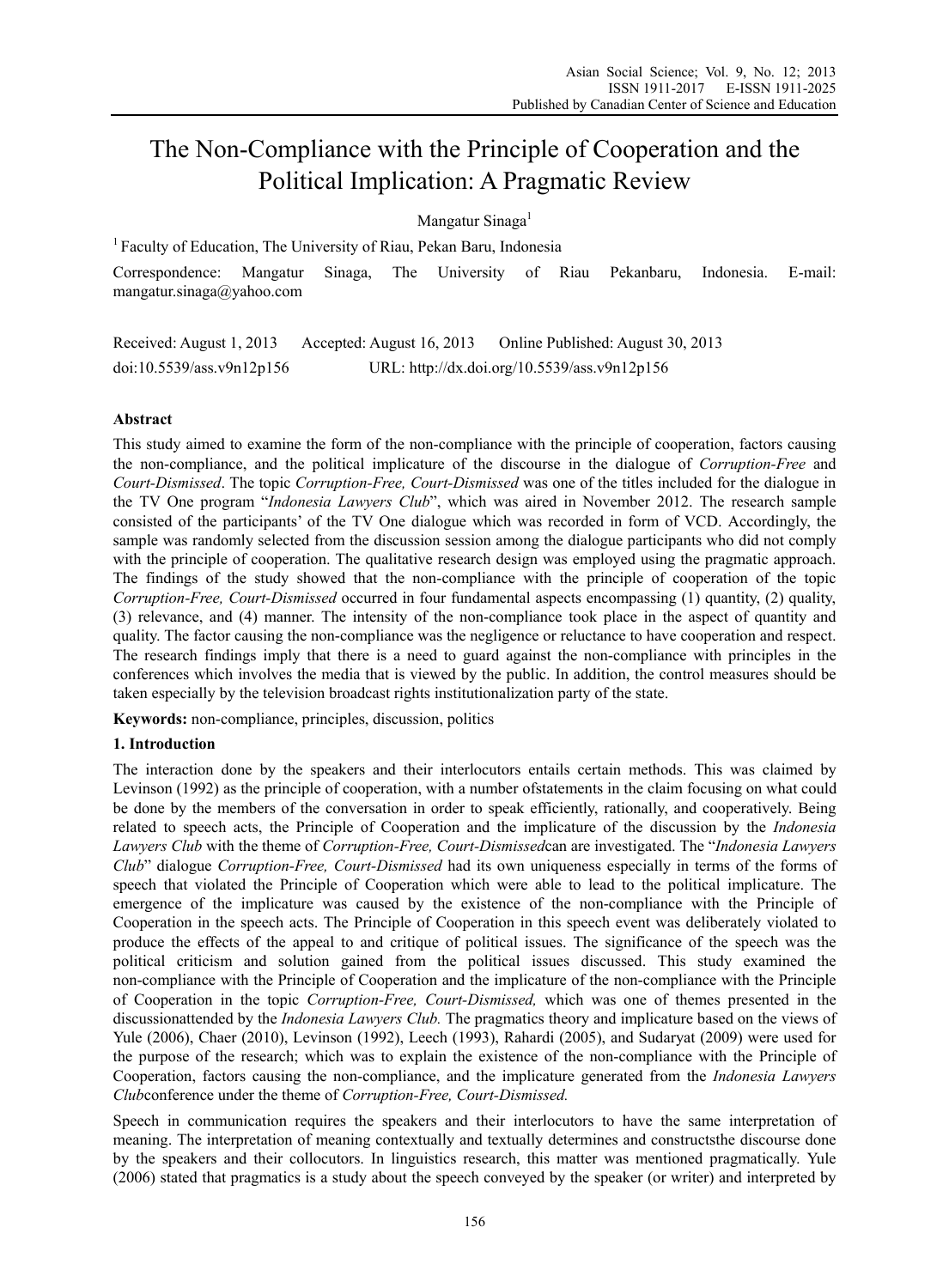the listener (or reader). Similarly, Rahardi (2003) in Gunardi claimed that pragmatics in fact investigates the meaning delivered by the speaker in specific situational and socio-cultural contexts. Since what is being studied in pragmatics is the meaning intended by the speaker from his/her speech, it can be said that pragmatics in various aspects is in line with semantics, which is a branch of linguistics that deals with the language meaning; however, only the meaning of language (in semantics) is studied rather internally. Thus, pragmatics is defined as a branch of linguistics which studies the interpretation of meaning from the speech produced by the speaker and his/her interlocutor.

A spoken discourse is clearly a form of cooperation in daily communication. When the speaker delivers his/her speech, it is received in form of interpreted meaning by the interlocutor and is responded with the replying speech from that listener. This activity is simply considered as a small cooperation in a conversation between two people. A conversation can also involve more than two persons unless the speech only involves one speaker.

#### **2. Literature Review**

#### *2.1 The Principle of Quantity*

According to Rahardi (2005), in terms of quantity, the speaker is hoped to give a speech that is sufficient in information, adequately relative, and informative. The same thing was mentioned by Charlina and Mangatur Sinaga (2007) who stated that the principle of quantity demands every speaker to give contributions that are sufficient or appropriate as needed by his/her collocutor. The information given should not be beyond what is expected or too exaggerative compared to what was intended to convey, since this is considered to be unnecessary in a conversation.

The conversation in the following example has violated the principle of quantity as there was uninformative information given. In the situation of the conversation, the only information required was "*Nazaruddin becomes a suspect*", as this part of the discourse contained a very informative content. It could be easily understood by the interlocutor. The remarks "*Nazaruddin who is the treasurer of the Democratic Party becomes a suspect*" provided excessive information which was beyond what was necessary. Based on the explanation, it can be concluded that the principle of quantity associates with a cooperative communication where every participant gives the necessary information as required by his/her collocutor.

#### *2.2 The Principle of Quality*

Just as stated by Rahardi (2005), regarding quality, the participants of a discourse areexpected to deliver something that is clear and relevant to the real facts in their speech. Likewise, Sudaryat (2009) suggested that the principle of quality determines the sentence uttered by the speaker in terms of revealing the truth.

The conversation in the following example did not comply with the principle of quality as the information provided was not relevant tothe actual facts, as in the remark from the dialogue "*just accept the envelope, if you want to be jailed*". This sentence was awkward and inappropriate since it suggested the interlocutor to receive the envelope if he/she was willing to bear the risk of being jailed. To put in a right way, theadvice should be given as "*do not receive the envelope, otherwise you will be jailed*". The second suggestion is more relevant to be conveyed to the interlocutor since it suited the absolute facts. According to the explanation, it can be concluded that the principle of quality relates to a form of a cooperative communication which provides information that is relevant to the facts and evidence.

#### *2.3 The Principle of Relevance*

According to Rahardi (2005), the principle of relevance is suggested so that there will be a good cooperation between the speaker and his/her interlocutor, enabling them to give relevant contributions to the topic being discussed. This was supported by Sudaryat (2009) who affirmed that the principle of relevance determines the sentences uttered to be relevant to the issues debated. During the conversation, there should be certain matters that are talked about which are relevant or closely-related to the speaker who delivers the speech and his/her interlocutor who receives the speech. Providing the information which is not associated with the speaker and his/her collocutor will contravene the Principle of Cooperation in relation to relevance.

The conversation in the example presented did not conform to the Principle of Cooperation since the response given failed to answer the question asked. In the dialogue it was asked "*Is it the law enforcer who is arrested?*", yet it was answered with a strayed answer "*if he is arrested we will have to rent the prisons in other countries since the ones we have in our country are not enough*".This answer was not relevant to what was being asked. The proper answer should be "*whether or not the law enforcer is arrested*". Furthermore, this sample sentence also proved that the rule was intentionally contradicted with the aim of imparting certain message or information. The contribution in the speaker's speech and his/her interlocutor's must be intelligible to both parties in order to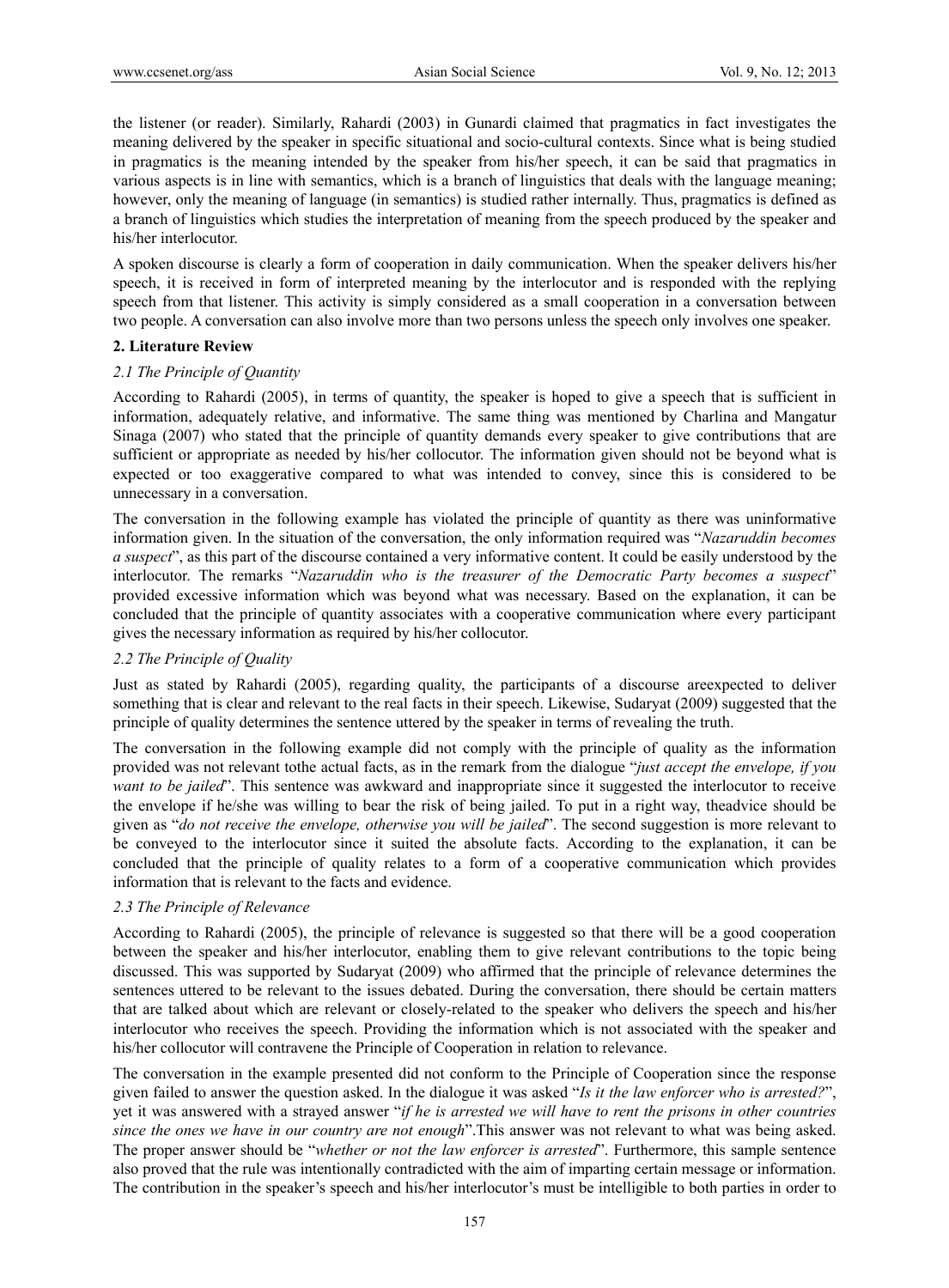produce a relevant discourse. Hence, it is understood that the principle of relevance concerns with a form of a cooperative communication which provides mutual contribution to construct a relevant conversation about the problems discussed.

### *2.4 The Principle of Manner*

The principle of manner is also known as the principle of implementation. Rahadi (2005) was of the opinion that the principle of manner requires the participants of the discourse to speak directly, clearly and without any obscurity. Likewise, Sudaryat (2009) asserted that the principle of manner ensures the speech delivered by the speaker is direct, not causing confusion, and not exaggerated.

#### "*Now he becomes the witness as well as the suspect, and has been convicted"*

## (A person giving information about a criminal)

The dialogue above violated the principle of manner as the information imparted was discontinuous and unclear in meaning, causing the details given to sound vague and uncertain. The dialogue was actually a recount about the process of investigating a person who had committed a crime. Nevertheless, the story presented was too brief that the storyline became uncertain and its interpretation was likely to produce multiple meanings. When the interlocutor received the information from the speaker; he/she did not manage to digest the meaning. This was the factor which led to obscurity and thus causing the discourse to oppose the principle of manner. To conclude, the principle of manner is related to a form of a cooperative communication where the speech is delivered directly, with no unclear meaning, and without exaggeration. Based on the explanation of the four fundamentals, Cummings (2007) and Yule (2006) simplified the concept of the Grice Principle of Cooperation into four terms, which were:

## *Quantity:*

- 1. Give the contribution that is informative as required in the discussion that is taking place.
- 2. Do not give contributions that is excessively informative than what is needed.

*Quality: try* to deliver only the information that is true.

- 1. Do not tell anything you believe is wrong.
- 2. Do not say something which is lacking in evidence.

*Relevance:* make your contribution as relevant as possible.

#### *Implementation:*

- 1. Avoid obscurity.
- 2. Avoid ambiguity.
- 3. Avoid convoluted sentences.
- 4. Be well-organized.

#### *2.5 Implicature*

As suggested by Charlina and Mangatur Sinaga (2007), the term implicature is used to consider that what is suggested or intended by the speaker is different from what is said literally. This stance was maintained by Grice in Charlina and Mangatur Sinaga (2007) who claimed that implicature is used for explaining that what can be possibly meant, suggested, or intended by the speaker is not the same as what is uttered by the speaker. Thus, implicature is the interpretation or the implicit meaning of the speech delivered by the speaker.

#### 2.5.1 Conventional Implicature

Charlina and MangaturSinaga (2007) proposed that conventional implicature is the implicature of a speech which has given a connotation conventionally. For example, "*Since he/she is a Batak, he/she must be very assertive*". The dialogue indirectly gave a conventional implicature that a Batak owned a conventional implicature of being assertive. This can be understood from the speech delivered when the interpretation of thesentence is made in addition to its literal or primary meaning. If the implicature does not match, it means that the implicature is erroneous and neither of the speaker or interlocutor should be blamed for the mismatch.

#### 2.5.2 Conversational Implicature

According to Yule (2006), conversational implicature is the meaning derived from the information contributed in the discourse which is not from the literal speech. In a word; there is certain meaning intended by the speaker in the speech he/she delivers which is expected for the interlocutor to understand. Consider the following examples: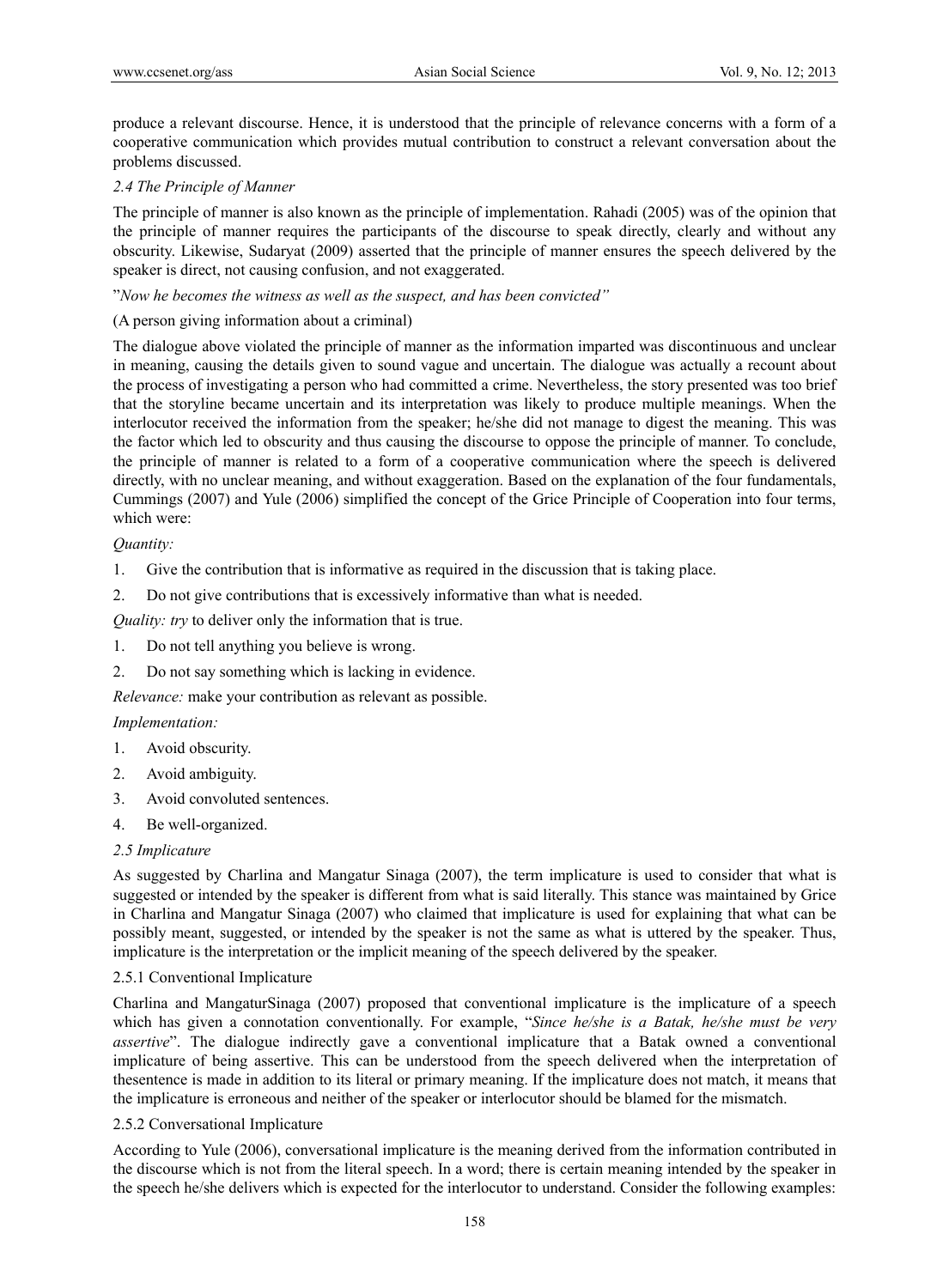#### A : I feel like drinking.

B : (immediately provides the drinks to the speaker)

In this example, what is done by B is the action that is desired by A based on what he/she means from his/her speech. This indicates the norm of providing water when someone is thirsty.

#### A: This room is so hot.

B: (immediately turns the fan on and point it to A)

Similarly, in the second example, the act of turning the fan on immediately is what is hoped by A according to his/her literal speech. This describes the custom of pointing the fan to the speaker who is feeling warm in order to cool him/her. Therefore, a conversational implicature is referred to as an interpretation from the information provided which demands reciprocation from the collocutor.

#### **3. Methodology**

The population of this study was part of the discourse under the title *Corruption-Free, Court-Dismissed,* an "*Indonesia Lawyers Club*" event held on 15 November 2012 which addressed the issues of the non-compliance with the Principle of Cooperation. The study sampling was done using the *Purposive Sampling* technique. The data for this study was sourced from the VCD containing the recording of the "*Indonesia Lawyers Club*" discourse entitled *Corruption-Free, Court-Dismissed.* The data collection was carried out using the read and record technique. The record technique was done by recording data on the card and then immediately proceeding with the data classification. The data collection processes were executed as the following. First, the entire discourse of the "*Indonesia Lawyers Club*" event with the topic *Corruption-Free, Court-Dismissed* was read and revised. After that, some parts of the text were recorded in order to help the researcher understand the overall text better. The data analysis technique used was the descriptive qualitative approach; which involved the identification of problems, data classification based on the research objectives, and explanation and elaboration of data interpretation in the formal language as the results of the analysis.

#### **4. Findings and Discussion**

It should be mentioned that all the participants' names presented in this section are pseudonym.

#### *4.1 The Non-compliance with the Principle of Quantity*

The non-compliance with the principle of quantity which occurred in the dialogue can be observed in the following excerpt.

- Bambang : Mr. Muttaqim, why did you think that the Corruption Trial in this area should be dismissed or taken back to Jakarta?"
- Muttaqim *: During the discussion two weeks ago, I just reacted spontaneously. That applied to the others as well. However, we had seen later that the discourse was evolving, and there were several other options coming up after that. Yet, I thought that this was not a small matter, there were two big media, there were two big weekly media yesterday which had clearly lowered the Time and Slots, how the history goes, how the story goes regarding the recruitment of the Ad Hoc Judge.*

The speech of Muttaqim above violated the principle of quantity as he gave excessive information, which was beyond what was needed. Bambang as the asker only hoped for an answer in regard to the reason why Muttaqim suddenly claimed that the corruption trial in that area should be dismissed. Muttaqim's answer was exaggerated and dragged to focus on the consequences of the suggestion he made, and the articles in the mass media which published the news on how the false recruitment had become the cause of the weakness of the Corruption Judges' performance. Muttaqim's statement raised the political implicature of requesting supports to back him up. Muttaqim did not want to be blamed as the first person who suggested for the corruption trial of the area to be dismissed. Therefore, he gave as many excuses as possible by mentioning the flaws of the judges of the corruption trial. The findings implied that language users were able to provide various arguments and justifications in order to overthrow other parties. The speaker did not comply with the regulations in speaking which was to consider some aspects such as the speaker, the place and the time which the speech took place. This was in line with a statement by Kunjana Rahardi (2005) who claims that the context in which the speech is delivered is highly important to comprehend the meaning and determine the message contained in a discourse.

## *4.2 The Non-compliance with the Principle of Quality*

The non-compliance with the principle of quality which occurred in the dialogue can be observed in the following excerpt.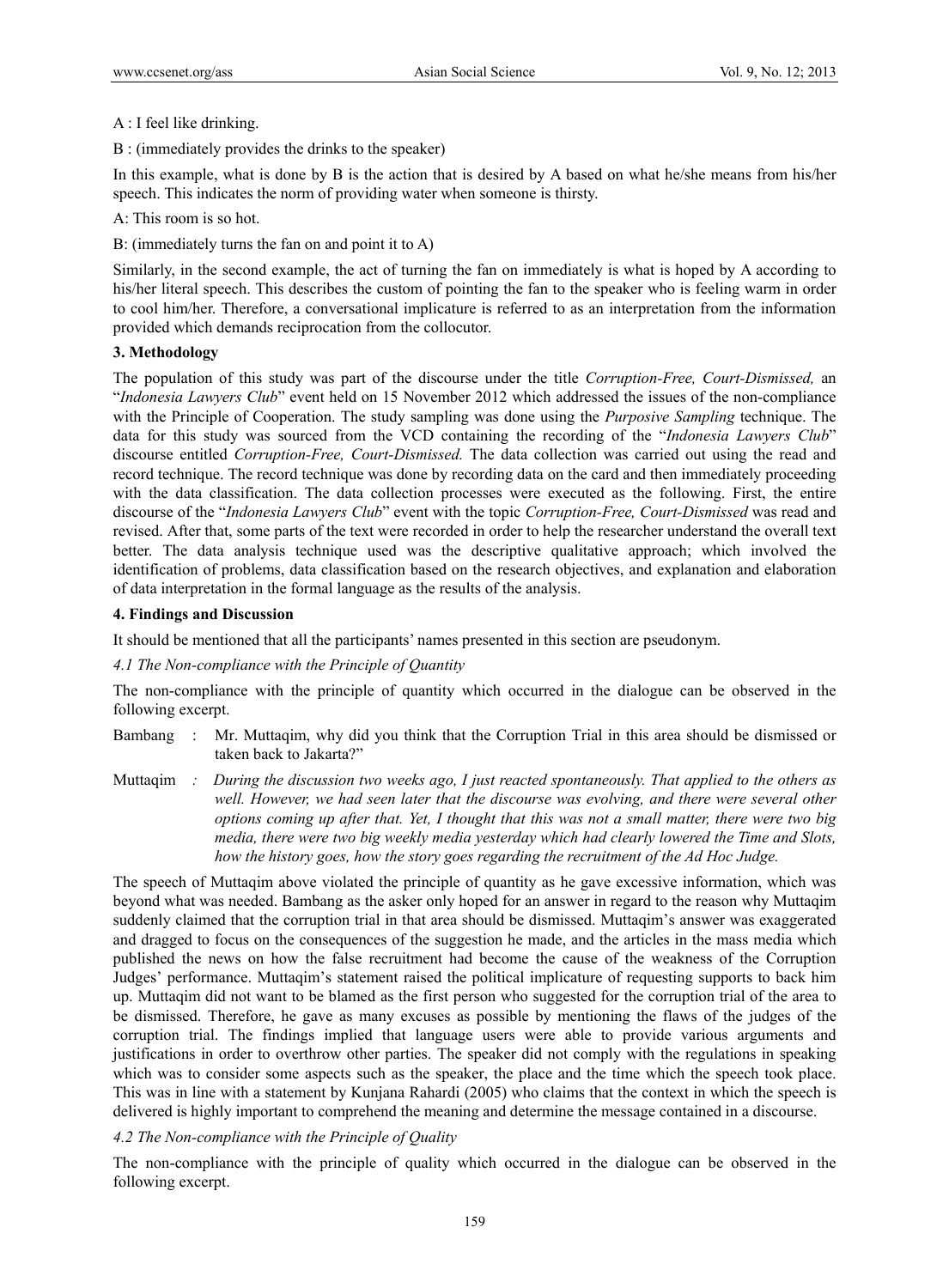### *Muttaqim : " Thank you, from the perspective of sociology there are study materials about the social change related to this law.*

#### *Bambang : "What laws in sociology did you just learn from the lessons every week?"*

Bambang' question *"what laws in sociology did you just learn from the lessons every week?"* did not mean as it was literally uttered. The collocutor who was a lawyer did not just gain his/her sociology lessons recently; however, Bambang felt that the statement using the sociological perspective was not appropriate to be argued among the discussion members. Accordingly, the above statement contradicted the Principle of Cooperation concerning the aspect of quality. The implicature of the above utterance was to suggest. Bambang intended to suggest that the interlocutor provide commentaries that were shorter, more compact, and clearer, without having to argue on a certain knowledge first, as the discussion was about to finish. Based on the findings, it could be seen that there needed to be a condition where the language elements were semantically interrelated. This supported Kushantanti et al. (2009) who defined cohesion as the language elements which were interconnected and having mutual references.

## *4.3 The Non-compliance with the Principle of Relevance*

The non-compliance with the principle of quality which occurred in the dialogue can be observed in the following excerpt.

*Bambang : " So, the recruitment was faulty. Is this all that is to be discovered, or is there anything else?"* 

*Muttaqim : "I consider that if the laws are implemented, the judge must be provided with thousands of temporary judges"* 

The dialogue contravened the Principle of Cooperation in terms of relevance since the information given was not relevant with what was being asked. The question was *"is this all that is to be discovered, or is there anything else?* and it was replied with a completely irrelevant response *" I consider that if the laws are implemented, the judge must be provided with thousands of temporary judges"*. Rather than adding the unnecessary information, the more accurate answer for the question should be *"there are no other issues"*. The findings was in line with a statement by Julia Sarah (2011) that the errors occurred because the respondent wanted to change the topic of the discussion by giving irrelevant information as a distraction.

*4.4 The Non-compliance with the Principle of Manner* 

The non-compliance with the principle of quality which occurred in the dialogue can be observed in the following excerpt.

*Bambang : "Ad Hoc." (Feeling unconfident with the term Ad Hoc)* 

*Muttaqim : "Ad Hoc, yes, and there we see that it's not the court that is ugly. We should not evaluate the judgment, instead the people who handle the judiciary. If we observe and read the stories presented by the two media, it is obviously true that the positions of judges in this area are capable of being filled with the job-seekers whose qualification records are really very questionable, yes, very questionable."* 

The last sentence from Muttaqim in the above statements violated the Principle of Cooperation in the aspect of manner. The sentence*"If we observe and read the stories presented by the two media, it is obviously true that the positions of judges in this area are capable of being filled with the job seekers whose qualification records are really very questionable, yes, very questionable."* contained language errors since the content was excessively amplified. If we observe, the phrase *really very* was exaggerated since *really* itself already means *very*. The political implicature in the speech above was to ask for support. The non-compliance of the principle of manner in Muttaqim's speech produced the implicature that he was not wrong when he claimed that the corruption trial of the area should be dismissed as there had been so many problems caused by the judiciary. The findings are consistent with the research conducted by Julia Sarah (2011) which discovered that the respondents of the study did not comply with the Principle of Cooperation in terms of manner, causing them to be considered as also violating the proverbial principle.

## **5. Implication and Recommendation**

The implications produced as a result of the non-compliance with the Principle of Cooperation when conversing with each other include (a) the tendency for the collocutor to spend a long time to understand the meaning conveyed by the speaker, (b) the failure of the collocutor in understanding the meaning conveyed by the speaker, which consequently the participants of a discourse contradict each other. The non-compliance in a conversation takes place in every aspect of it, which consists of the elements of quantity, quality, relevance, and manner. The